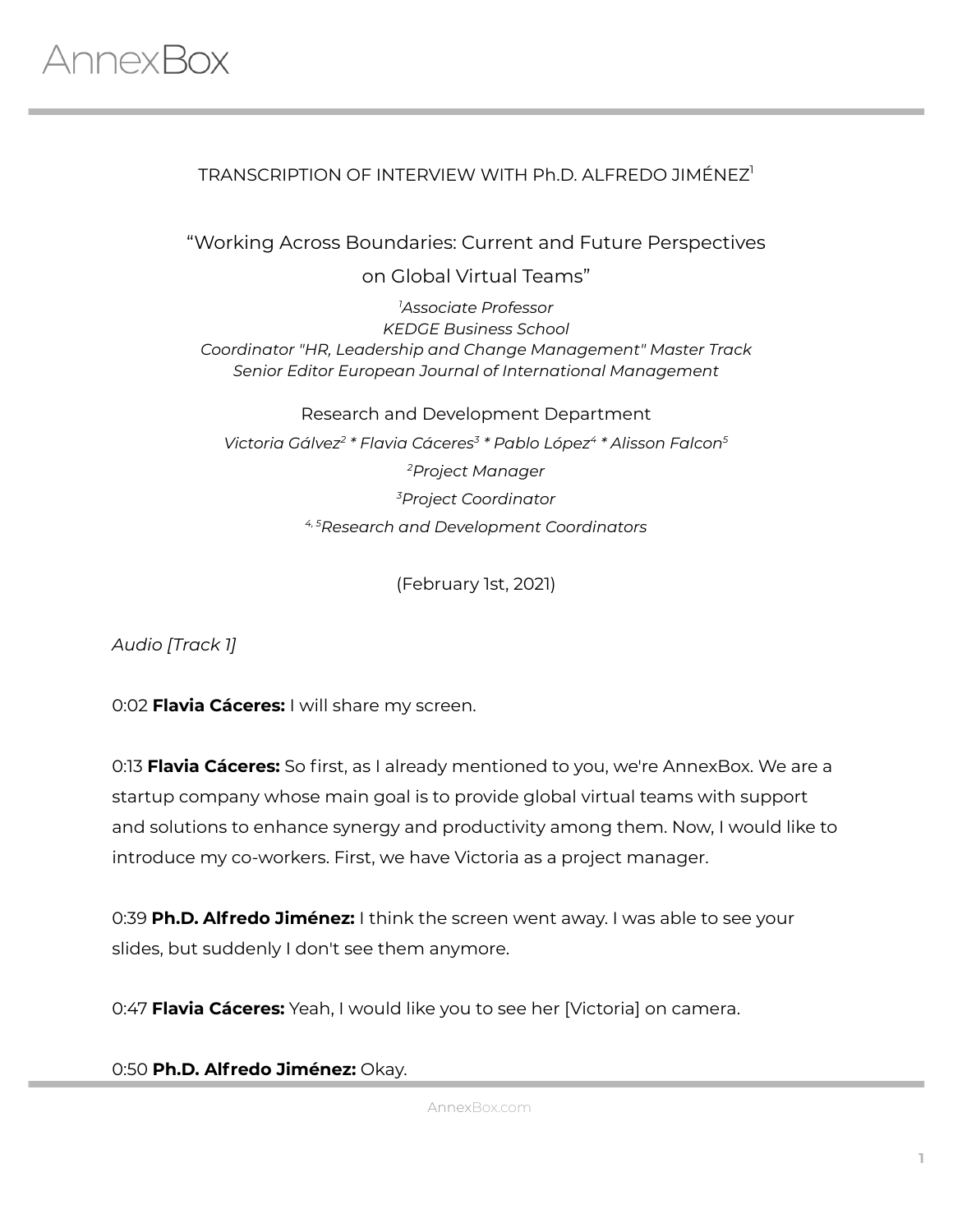0:51 **Victoria Gálvez:** That 's me. Hi, I'm Victoria.

0:53 **Ph.D. Alfredo Jiménez:** Hi

0:56 **Flavia Cáceres:** Then Alison. She's a Research and Development coordinator.

0:59 **Alisson Falcón:** Hey.

1:00 **Ph.D. Alfredo Jiménez:** Hello.

1:02 **Flavia Cáceres:** And last but not least, Pablo. He's also a Research and Development Coordinator.

1:06 **Pablo López:** Hello. Thank you for being here.

1:18 **Flavia Cáceres:** Now, we're going to start with the questions. And in an effort to take the fullest out of this thirty-minute interview, we have chosen to devote an average of three to four minutes per question. Is that okay?

1:32 **Ph.D. Alfredo Jiménez:** Sure, yes. I already took some notes, so I'm going to open them to have them at hand.

1:40 **Flavia Cáceres:** Yeah.

1:42 **Ph.D. Alfredo Jiménez:** I mean, it's just some brief sketches of ideas that I got, but of course we can discuss.

1:51 **Flavia Cáceres:** Oh, yeah. That's awesome.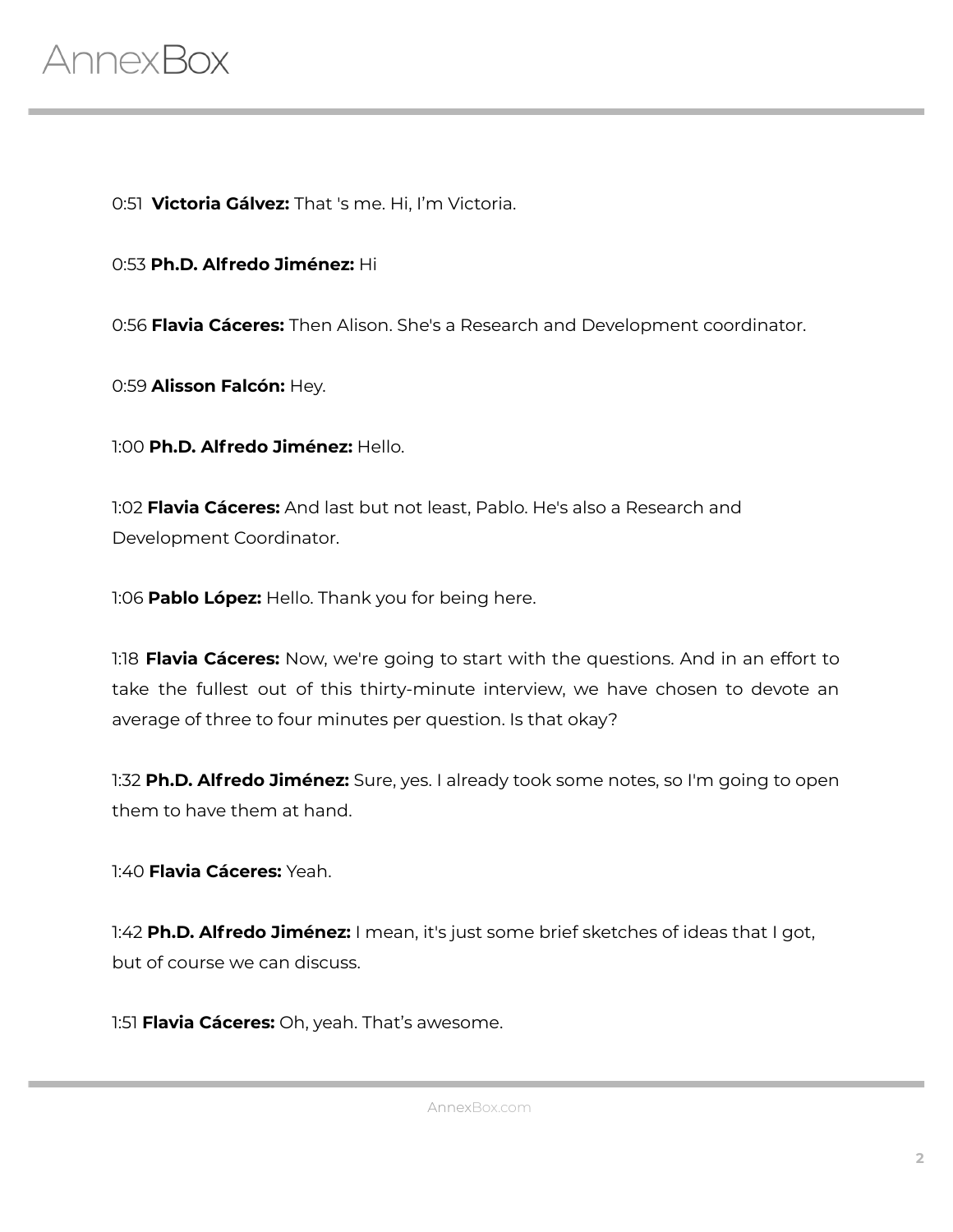1:54 **Flavia Cáceres:** So Alisson will continue with the questions.

1:59 **Alisson Falcon:** So let's start with the first question. Okay, I want to tell you that your article about *Working Across Boundaries* was really cool. I read all of it and it was amazing. It was really interesting, I liked it. So about my first question, you mentioned in your article that media lean communication channels, such as email, online chat, etc, may actually reduce conflict and social fragmentation in an intercultural context. And also you mentioned that online mediated communication can be relatively similar to face-to-face meetings. So in that aspect, do you suggest further research on the effects of the use of these online tools for communication in global virtual teams? What about its downsides?

2:50 **Ph.D. Alfredo Jiménez:** Sorry, what was the last part?

2:53 **Alisson Falcon:** Yes. What about its downsides?

2:56 **Ph.D. Alfredo Jiménez:** Downsides, okay. Well, first of all, just for clarification, I wouldn't say, and I don't remember if I explicitly said as you said, that online communication is exactly as face to face. It can be useful, it can help reduce distance, but I would never say it is exactly like face to face. Of course, the more technology advances, the closer we are to having an almost face to face. But I wouldn't say it can completely replace face to face because in face to face there is always the opportunity to have better contact, better body language, and even to have the opportunity to, after the meeting, go to a private room and have a beer and clarify in an informal context. I wouldn't say that, because technology has improved, then it doesn't matter, it's exactly the same. What we probably meant is that technology is advancing and therefore it is getting better and better compared to older technology. Having said that, about future research on this area, I think it's an endless field for research, especially now with the pandemic and with GVTs [Global Virtual Teams] being virtually everywhere or simply everywhere. And at the same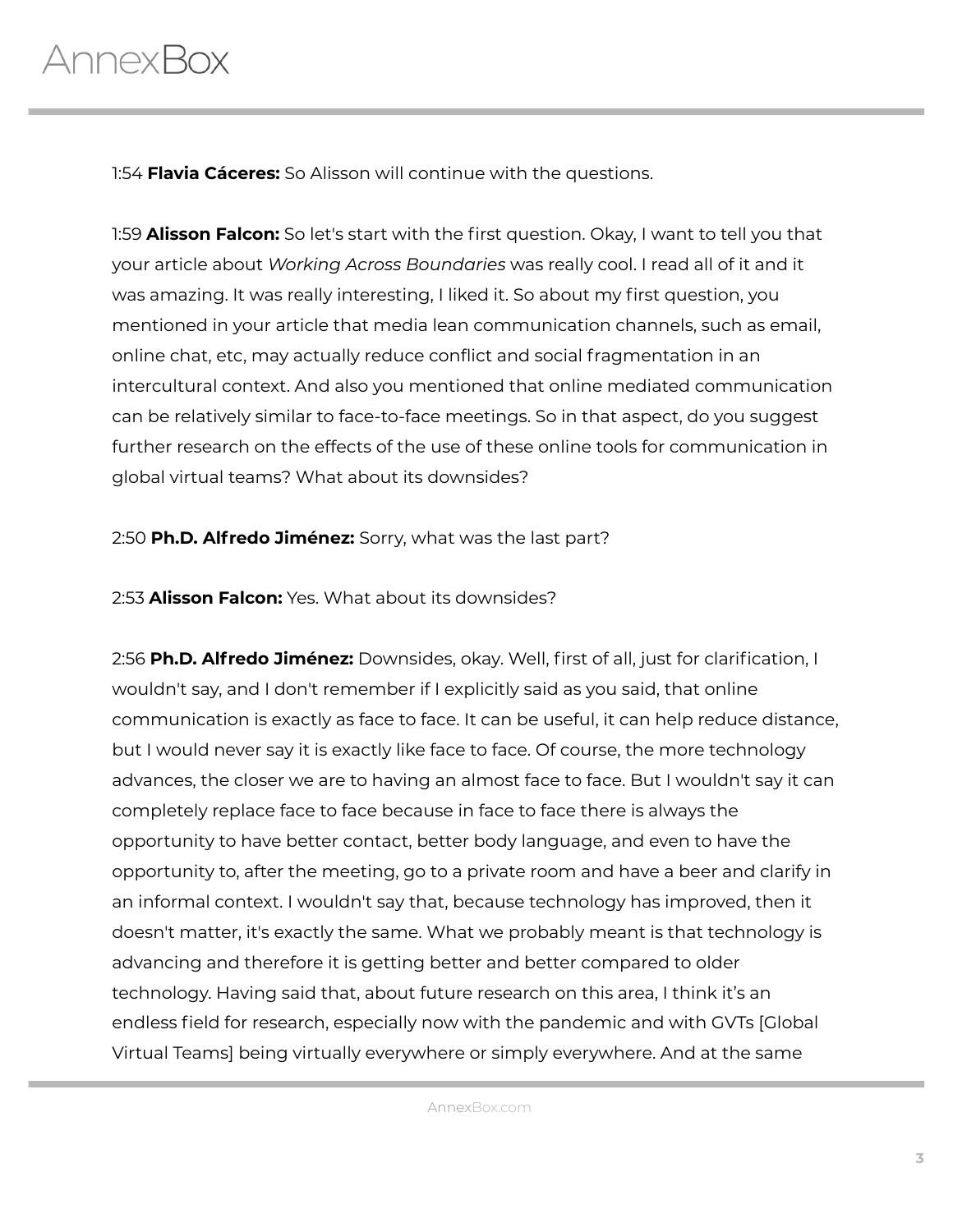time, technology never ending to improve and new apps appearing all the time. I think I even wrote here a copy-paste of the sentence we said [in the article]. We said that, in research, time zones, cultural differences, and communication channels have been the main areas of research. And the last one about communication channels goes back to the 90s or the year 2000, in which the earlier studies were using Skype. And today we have new tools. And at the time we wrote [the article] Slack, Trejo, Dropbox, Google Docs, etc. That was 2017. By now we even have new ones, we have Zoom, we have Teams, we have so many other new applications. Research on the adaptation to these new tools is certainly always valuable. And something that you mentioned that I also took some notes of, that is very important: It's not only about the advantages, it's not only that the new technologies make it easier and easier, it is also about the potential disadvantages. In terms, for example, of the cost of adjustment. Maybe when I see your team, your company is relatively young in age, at least those of you today with me, I don't know the rest of the company. But imagine companies with people in their 50s or 60s. For them, learning new technology might not be so simple. In the end, companies need to balance, cross the advantages of what can these new technologies bring us with the cost of change, the switching costs. My people are used to whatever app, whatever platform they were used to. Now, you have to conduct a new training, they need to learn, that takes time and they will not master immediately, they might not even master ever, there will be a period of time which communication will not be efficient, might be miscommunication problems or loss of information. When is it convenient to adopt a new technology or when is convenient not to adopt a new technology? That is a very subtle but important decision. The company needs to analyze the pros and cons and the resistance from the workers to get one more training. "Last year we already got a training for the new platform, why again this year we have to take a new platform?". But if you don't take the new platform, maybe the competitor gets the new platform and they get an edge from competitiveness. So yes, definitely I think it's a never-ending research field, both in academia and for practical research for any specific client. Both in the advantages as technology advances, but also when is the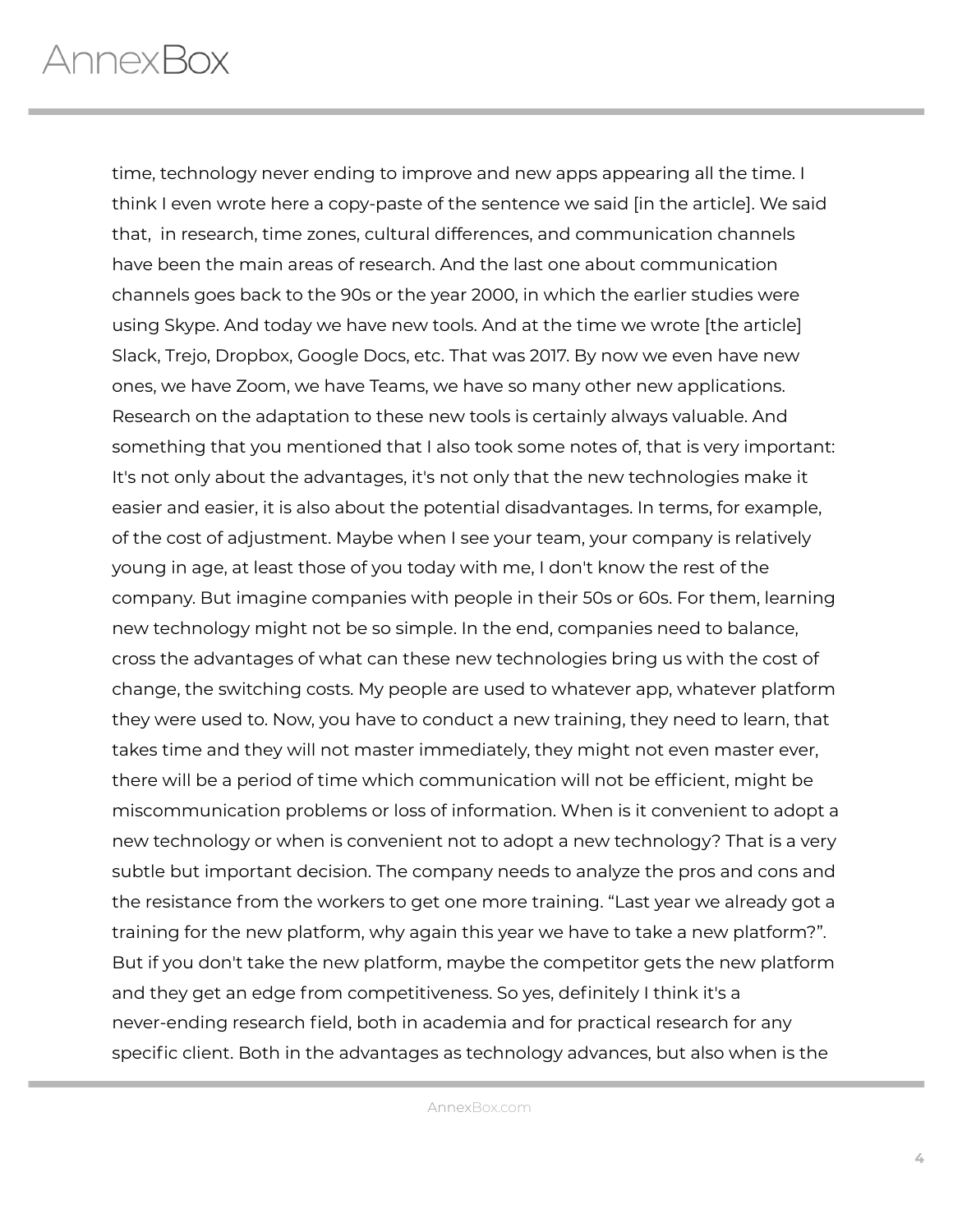right time to adopt a new technology. That in turn depends on the profile of your workers, the age, the experience with technology, how incentivized they are. Do they see that this is going to make their life easier and their job easier, or do they see it as: "One more training during my free time? This is just extra burden for myself". I don't know if this more or less replies to your question.

8:01 **Alisson Falcon:** Yes, I totally agree with you. Even the same case we have here in the AnnexBox team. We all use these types of tools that you mentioned like Slack, Zoom, email account. And we all use that and we try to make our working day as effective as a regular working day like in person, face to face. And also, in the AnnexBox team, we are located in different parts of the world, we have members in Europe, we have members in the US, we have members here in Peru. And no matter the distance, no matter the location, we can all work the working day, we can be effective, we can all work together at the same time, but with different distances, right?

8:48 **Alisson Falcon:** Flavia, can you change the next slide, please?—

8:52 **Pablo López:** Thank you.

8:48 **Alisson Falcon:** Okay, so in that aspect, you in your book mentioned that: "Dispersive project members around the globe allow for a 24-hour relay workflow and this can dramatically speed up a project completion time, which could be a great competitive advantage for the organization". In that aspect, would you suggest further research on the impact of the 24 workflow in global teams and their factors and characteristics along with a study for global virtual teams that have been relying on this work method?

9:33 **Ph.D. Alfredo Jimenez:** Definitely the 24-hour flow is something that we mentioned in the article and it is like "the ideal" in a company. Ideally in a company,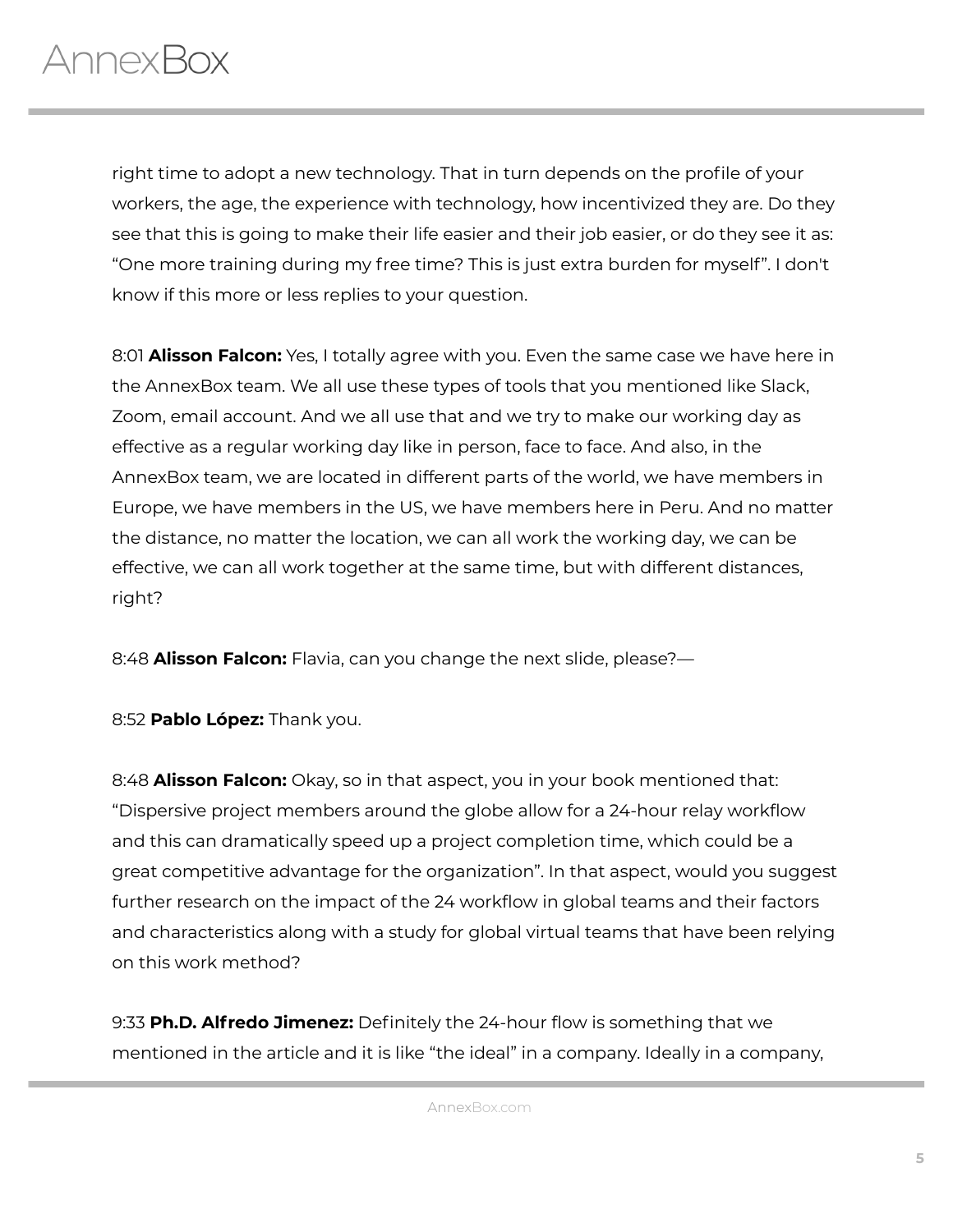their work will never end. Whenever they end their working shift in Japan, then the Europeans pick up, and then when they finish them the Americans pick up. So it's like the ideal. But at the same time, there are not that many companies doing it. I mean, yes, there are some. And if, for example, my client is one of those who have subsidiaries everywhere in the world, definitely it would be a line of research for my client to see how can we improve this working flow. Or for academic affairs, I don't know. If I have access to a company that is willing to let me observe, talk to me or let me interview the managers in all these subsidiaries, that could be a line of research. But at the same time, I think it is a relatively narrow area of research because it applies only to really large corporations. Not only large but also they must be located in multiple continents. Otherwise, [Inaudible 10:45] it won't be possible. [...] So, it's a nice idea for specific clients or for specific research contexts in which this 24-hour flow is possible. And for them, some research on how to gain more efficiency in the way of working, which activities are okay to do in this seamless flow of working and which other activities might require synchronous communication. Sometimes it's not just send the project and *doodle* without proper explanation of what has been done [could be misleading for some] areas that are ambiguous as far as explanation and understanding. So, as I said, just for these clients who can create this 24-hour flow, for them maybe an analysis of which activities can be automatized in this way, and which other activities require that meetings happen and that everybody can be present and make questions. And this intention depends on the sector, on the product, on the complexity of the product, on the tangibility of the assets, on how tacit versus codifiable the knowledge or the advantage of the product is, whether is a new product or a known one. How different and how — I mean —[inaudible - 12:52] if the Japanese write a report, will the Europeans understand because the Japanese are very fluent in English and what they write is very clear or not. Yes, we more or less understand what we read, but we still need to ask them quite a few details. And then when we send it back to the Brazilian subsidiary, they, in turn, need to ask us about these details. But for specific clients located in multiple continents who could create this 24-hour [workflow], yes. But it's narrower because there are other things that all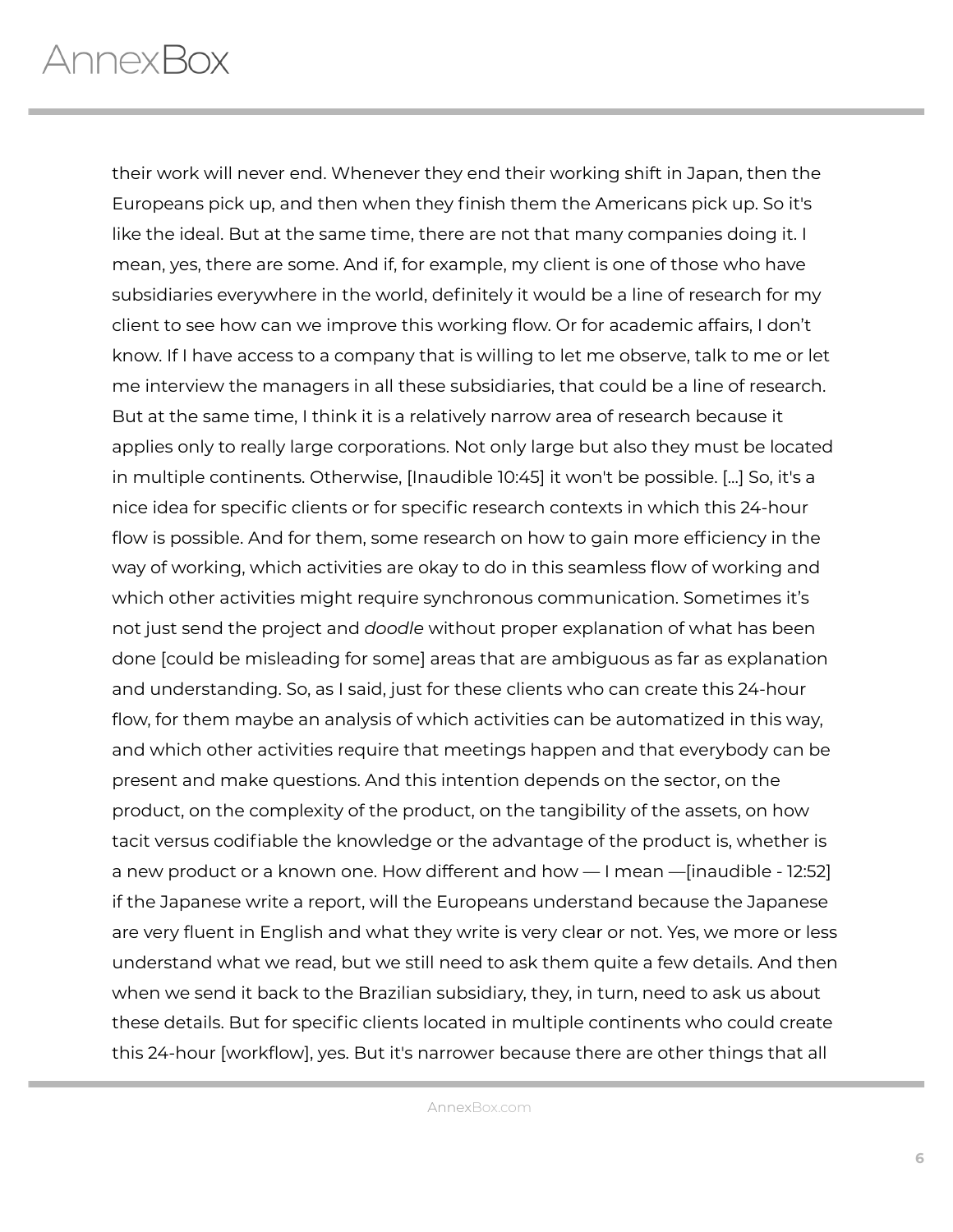companies, no matter where they are, if they are now in the pandemic working from home there are other things that all of them will be affected by, and this one is something that it affects only a few. But it's a very interesting one for those specific cases.

13:52 **Pablo López:** Yeah, surely.

13:53 **Alisson Falcon:** Yes, I also remember reading that you mentioned advantages and disadvantages of global virtual teams. I remember one advantage was the 24-hour workflow, and also there was a disadvantage kind of similar. For example, imagine we have a team in which there is an American member who sends information to a Japanese member at the end of the day. And what if the Japanese member is out of work and he is sleeping, he has to wait like eight hours to answer the information. So, in that sense, how can a global virtual team develop a balance when using this strategy since it can be like a double-edged sword?

14:45 **Ph.D. Alfredo Jiménez:** Yes, it's complicated. First, it depends on how many continents are involved. If it's two, it tends to be easier than if it's three because if it is two it's more or less possible that it's the morning for one and the evening for another. But if it's three, by three I mean Asia, Europe, Africa or America, then it is much harder because somebody is going to be in a very inconvenient time. Then, as I said, it's a matter of analyzing when it's really needed that all of us are together and try to minimize those cases. But, at the same time, when it's needed, it's needed *[laughing]*. If it is really needed, maybe once every . . . then somebody has to do the sacrifice, maybe on a rotating basis perhaps and not overloading. If it is really not needed, don't make someone wake up at 3:00 A.M. if it's something that they can read the next day. Or maybe it's possible that two continents meet and then they record and then the other one watches the next morning. Here, there is never a clear cut rule when it's better that the three continents are at the same time, and when it's okay if two of them are at the same time and the third one then watches online.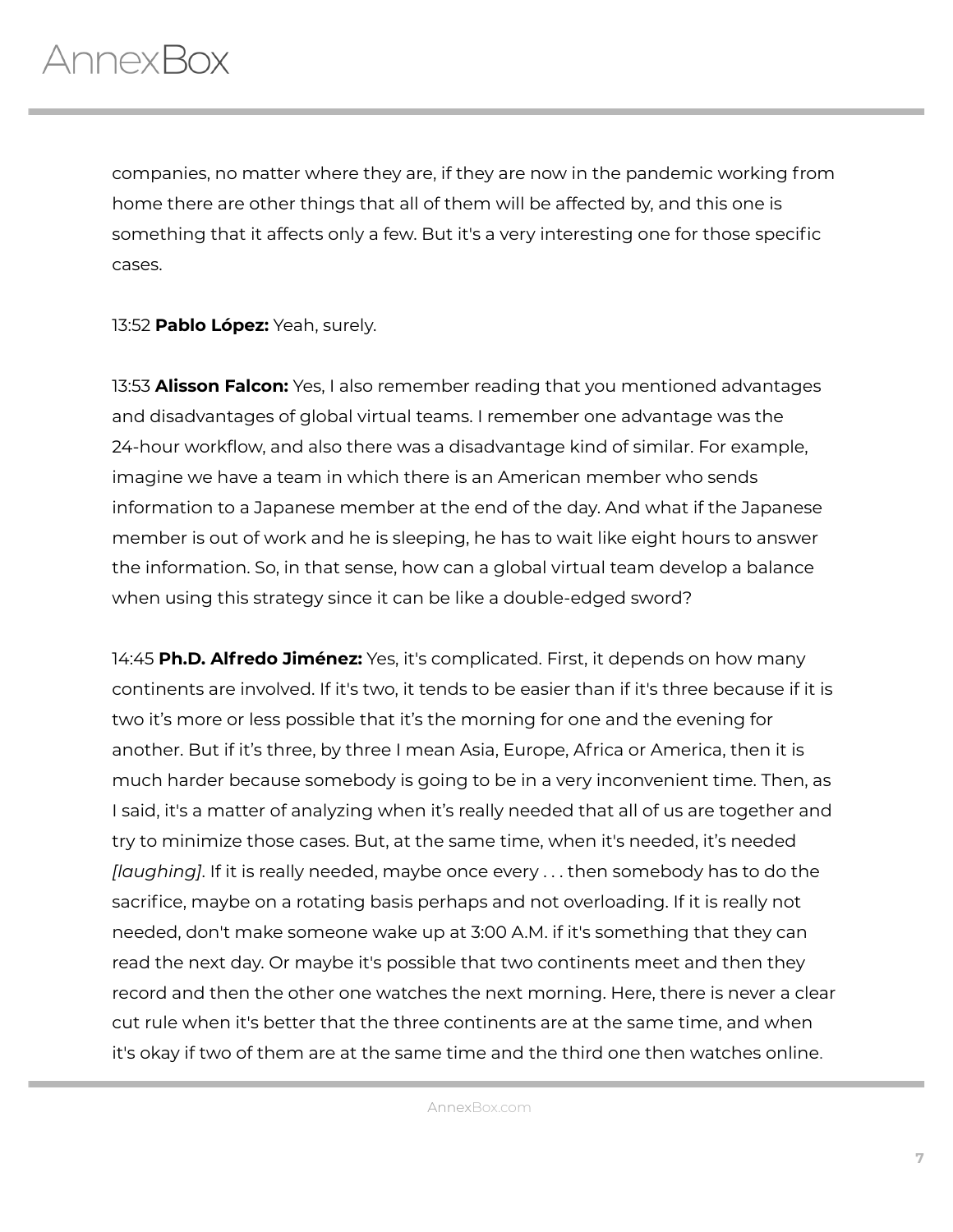As I said, it depends on how important that decision is, how much information you need from that subsidiary in the continent that is not going to be present and is going to watch another day, if they are the ones with the critical information or the very key details that we need to know, and if it is something that they are going to be informed and they don't really need to tell us anything particularly important, then maybe we can do it. But yes, definitely the 24-hour [workflow] is also complicated to create. The motivation of workers might be very low if they have to wake up at 3 am every week for boring meetings that they might think, "this could have been an email".

17:05 **Pablo López:** Thank you.

17:10 **Victoria Gálvez:** I have a question, I don't know if I can just jump in. — Yeah— It's just a quick question. So, how relevant do you believe it would be to perhaps classify the types of tasks that are feasible, depending on whether the team works on an asynchronous or synchronous basis?

17:28 **Ph.D. Alfredo Jiménez:** Quite interesting, I think. Because as I said, when it's important and when it's not, I think it's a very important decision with repercussions. Not only in the flow of information and potential success versus failure of the project, but also in the motivation of those involved. I've been in research projects in which for this article actually, we were two people in Australia, somebody in America and I was in Europe. So whenever we had to discuss it, we suffered. We didn't meet for everything. Many times it was an email, or people discuss and then they inform through a guide about when it is more convenient to do it all at the same time and when it's okay not to, but could be quite interesting and quite useful for a company. And the very, very, very, very bottom line, of course, it's impossible to classify every single activity, and every company needs to personalize the specific situation, product, timing, training. Not like you can create a Bible in which: "This is synchronous, this is not". But some tips, some guidance, and even better if it's in a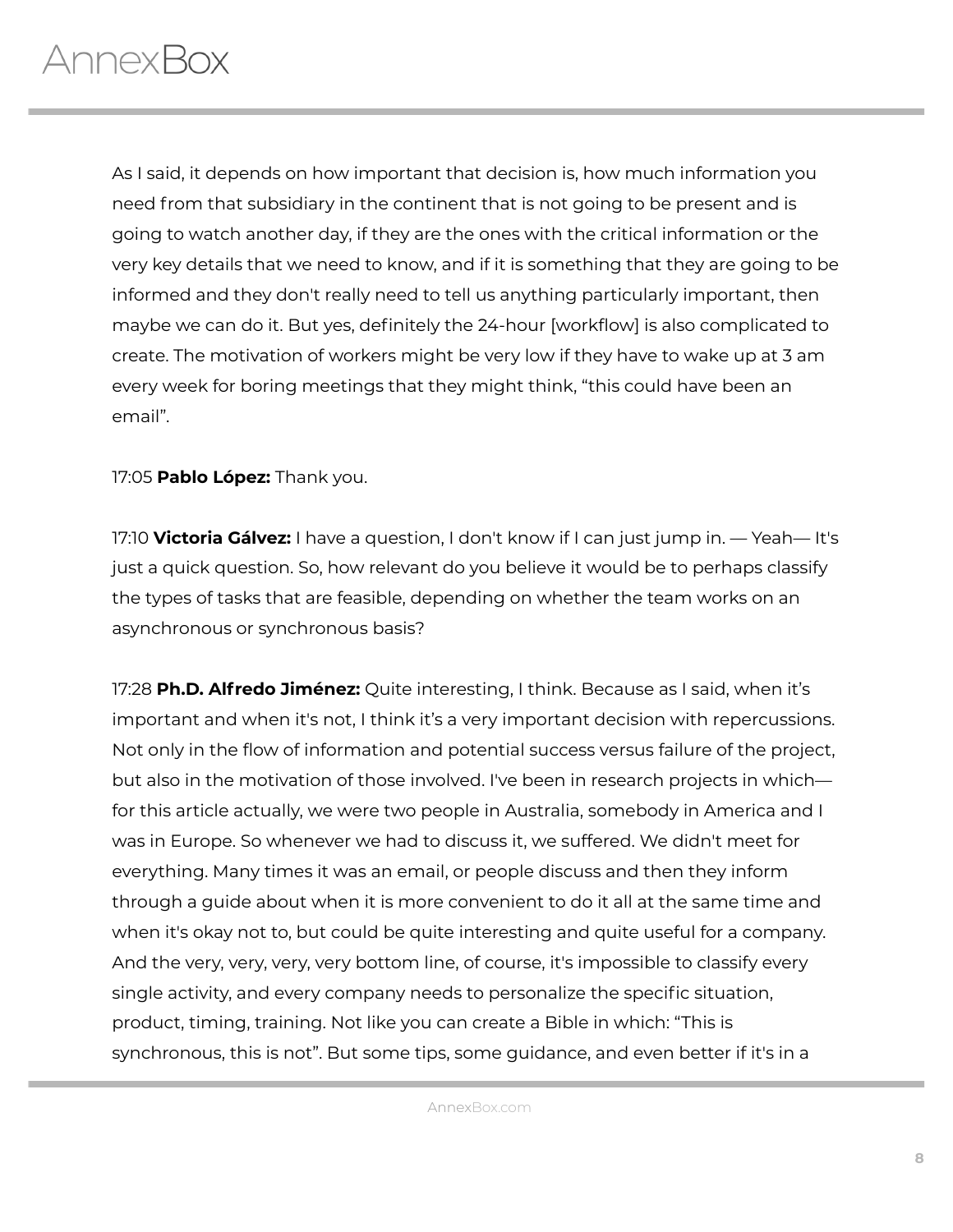consulting way, knowing very well my client, if I can give personalized advice on this. I think it's quite useful.

19:06 **Victoria Gálvez:** Thank you.

19:08 **Pablo López:** Great. Thank you.

19:15 **Alisson Falcon:** Let's go to the third question. I will read like a short part of your article. Firms will likely have to manage heterogeneous GVTs [Global Virtual Teams] including workers with a very different grasp of these new technologies (such as the Millennials or the Generation Z cohorts) but also with quite distinct motivational factors and career orientation than traditional workers. So, do you believe there is a relationship between the generational gap, the willingness towards working on GVTs and the development of cross-cultural competencies?

19:54 **Ph.D. Alfredo Jiménez:** Yes, I really think so. And I think there are many articles showing how. Of course, you can not expect every single individual to behave the same, but there are generational trends, then within those trends, you can [inaudible - 20:10], so each company should analyze its own workers. But in general, age and experience matter a lot about how each generation approaches technology, but something that is interesting is that we are actually finding when we teach younger people and in projects in which we create global virtual teams for educational purposes is that the idea that younger people are necessarily digital natives and masters of technology is not that true either. Yes, they are much more used to using computers, smartphones, and everything. So of course, they are less reluctant to work all the time with technology. But that doesn't mean necessarily that they are good at communicating information through technology. As I said, we teach a lot with younger people and of course, they are all the time using social media, Instagram, and whatever. But that doesn't mean that they can write an email with the proper elements that the rest of their team need to understand to continue with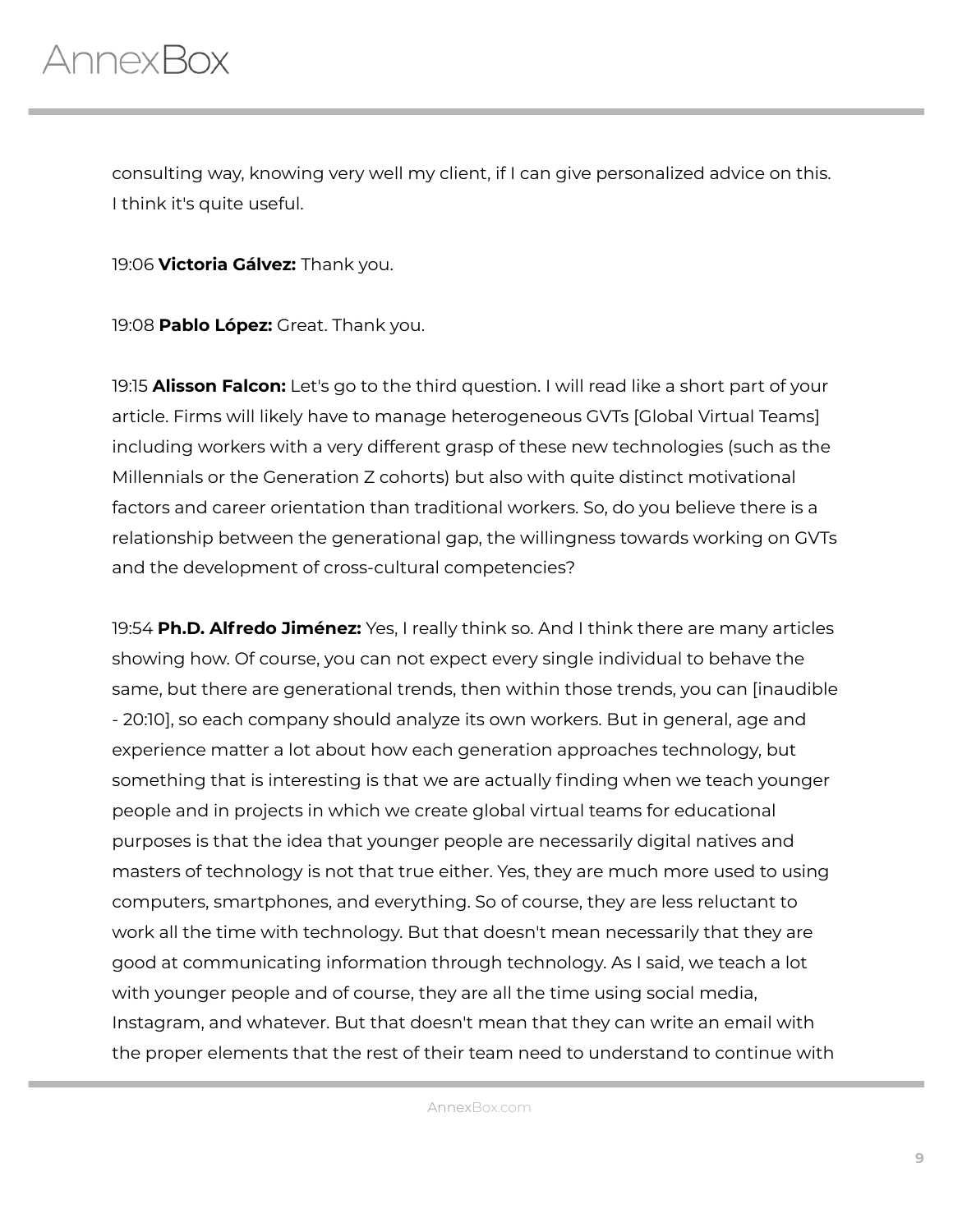the project, or leisure— Yes, of course, they are much ahead of technology than people in their 50s or 60s. But, one thing is using technology for your own leisure and another thing is that you can communicate information properly. So, they are familiar with the channel, but still they need some training in how to transmit the information, even more if they are working in teams where not everybody is young. My brother is a teacher in high school and he tells me some of the expressions that young people use nowadays, and I can't imagine it in five years, working in a global virtual team, they use those expressions to tell anything to the rest of the team that they will not be understood. And the other way around, if older teammates use expressions, metaphors, if they talk about any famous person of their time who is not famous for a younger person, they are not really speaking the same language. So in the end, a company should verify the people working in a global virtual team are able to understand each other. Otherwise, even though they are speaking English or Spanish, they might not be using the same language. Anyway, but as a matter of age, we are running some projects on creating global virtual teams, both for students at university and in high school and they are all the time using the phone. Yes, but then you see how they write an email. They have to explain to their teammates, some ideas [inaudible - 23:24] you read the email and you virtually don't know anything from what they have done, and of course, the rest of the teammates [inaudible - 23:34] can't continue the project, as they are not receiving the elements that they need to continue with it. Yes, there are some trends, but the plan is not as simple as younger people are better. They are more willing to work with it, definitely. In general, they embrace technology more, but they also require training, a different kind of training.

24:00 **Pablo López:** Of course, yeah. That's very interesting. Thank you. Let's move on to the next question, please. Question four. So when we were reading your article, we were also making some connections as of our own experience because we're also a GVT. As a matter of fact, we have never met each other in person, we have always been working using these online tools. And I remember you mentioned that the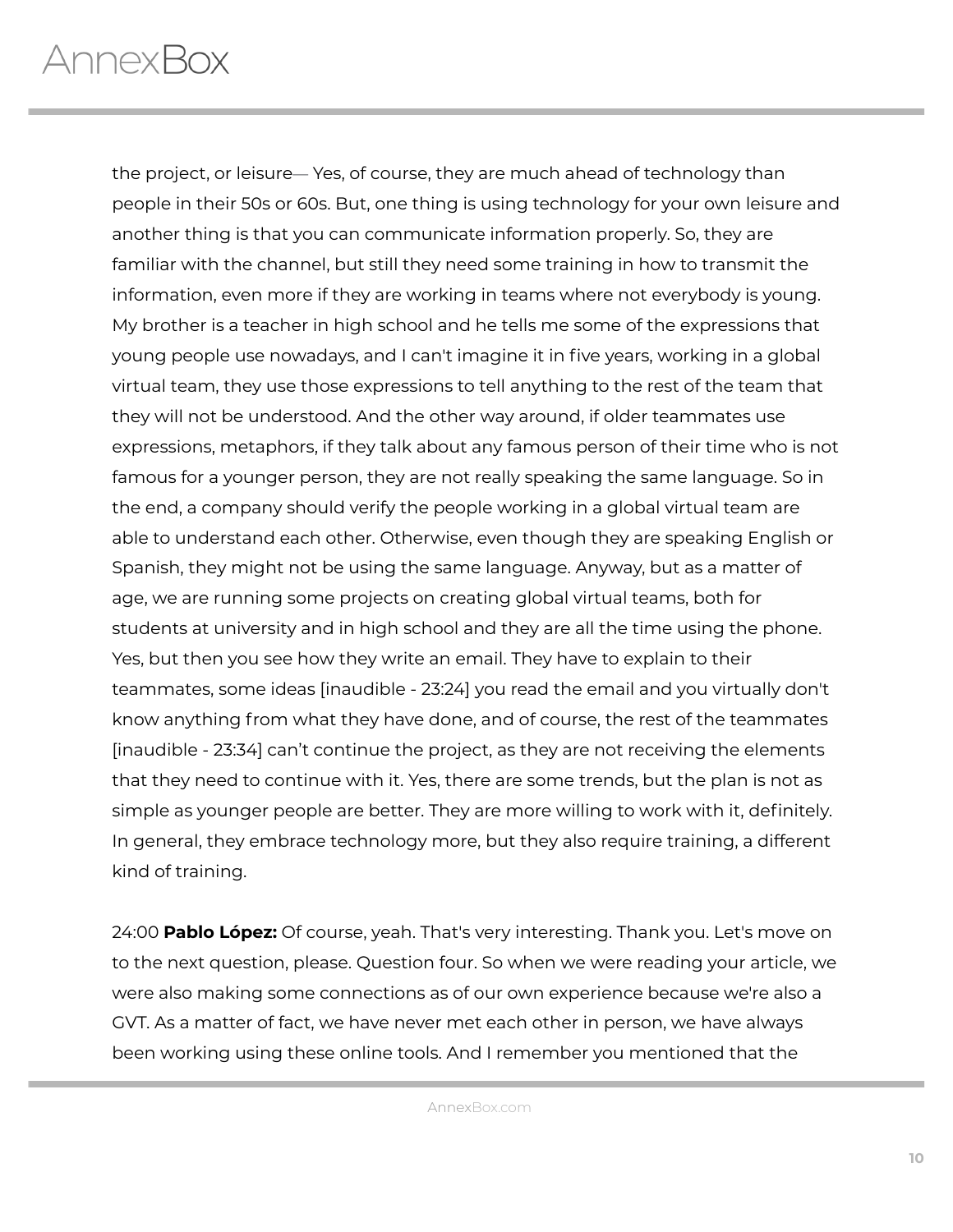research and the attention should be focusing on short-term versus long-term global virtual teams. So as of now, due to the pandemic, most teams are in fact a kind of sort of short-term global virtual team, because once everything is normal again they will return to their office. But that also means that these sort of short-term global virtual teams are now facing the challenges that all global virtual teams face. So do you consider that maybe establishing a training program that can be focused on how to succeed as a global team could be a relevant future research option?

25:17 **Ph.D. Alfredo Jiménez:** You're talking to a person who decided to make a career in University. So I hope you understand I believe in education; otherwise, I wouldn't be in the right place. Of course, I think education and any kind of training is super important for any type of profile. That, of course, doesn't mean the same kind of training, by different people. Different workers will need different kinds of training. Personally, I have taught regular university students, but also all people, handicapped people, and my experience is that training helps everybody if it's the right training and the person has the right motivation to take the training. That's why, as I said, we have this project called *X-Culture.* Actually the authors in this article, I know all of them because of the project *X-Culture*. And we basically go through universities all around the world. We put our students into a large pool, and we create random teams. For example, seven people: one from France, one from Brazil, one from New York, one from Japan. And for a semester, they have worked on a project, like an in-class project, but instead of the team, being the people in your class, you're the only one from the class, then your six teammates come from other universities and they are not with you in the country. We have run this since the year 2010. I participated in the second edition. In the first edition, I think it was six universities. And then it grew and grew and grew and grew, and now it's in more than 100 universities per semester. So now there are even two waves per semester because some universities have different calendars from others. We expanded it to high school, not only university. So definitely, I think training is important, and we try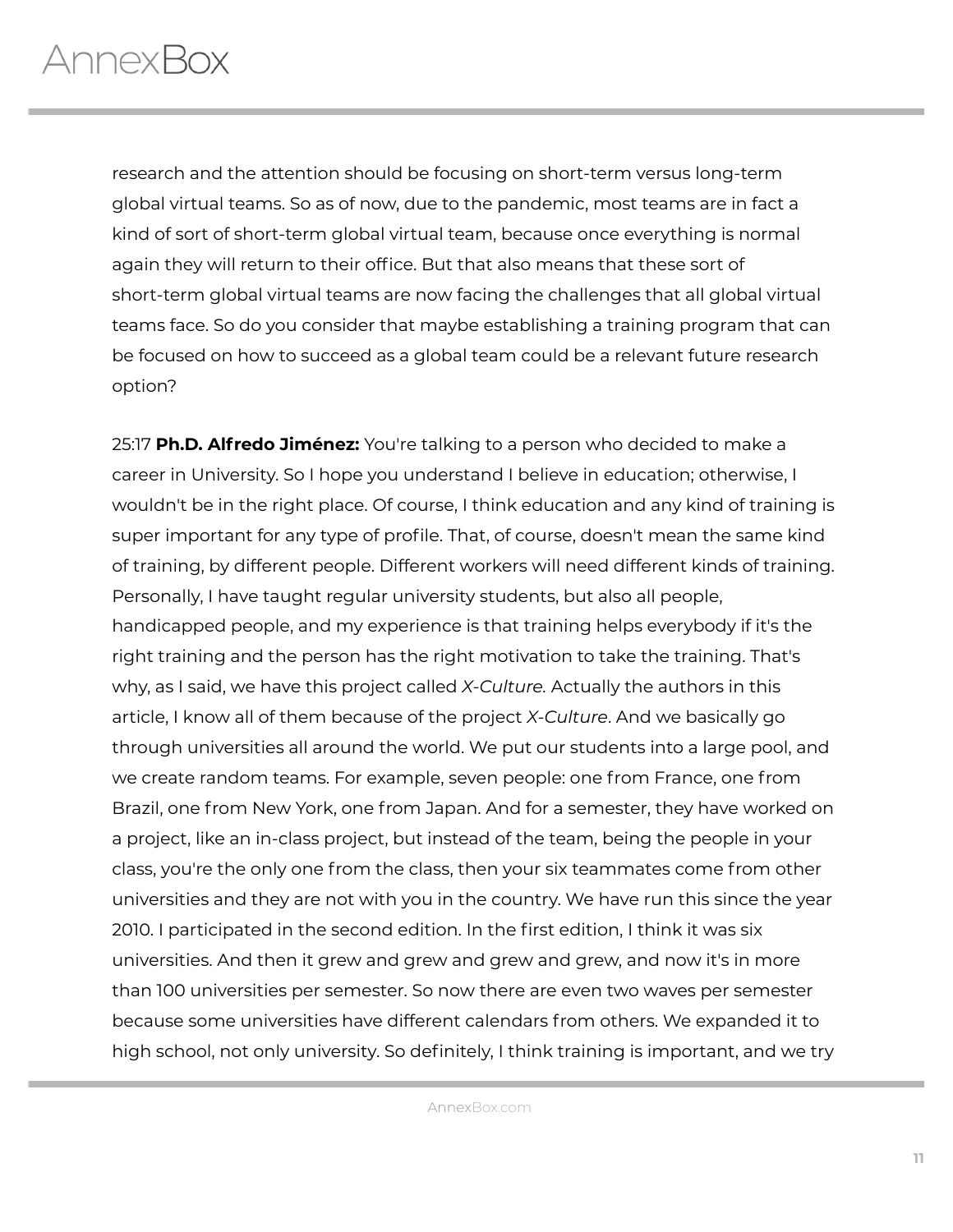to provide this training in high school and university. If I were running a company nowadays, I would seriously consider training for my workers who are at home working alone and virtually. I could not emphasize how important I think training is if they want to use GVTs. Because it's definitely not something that is immediate. Again, it depends on my workers. [...]

28:06 **Pablo López:** There goes also the generational gap that you mentioned, like some people, some generations are more willing to accept these types of training. While others will be more, I don't know, will understand everything quicker than others.

28:23 **Ph.D. Alfredo Jiménez:** Yeah, Yeah. And actually, I think it's very important also to see not only the need to take training but what are the motivations of the workers to take the training. I think companies should present the training not as extra work, not as something that is like an extra burden for them, but something that "look, when you master this, your life will be better, because you will be able to do things". I mean, they need to present the advantages (if there are advantages because that's the point). If there are no big advantages in this new platform, just because it's the latest and is new and it has a couple of new functionalities, maybe it is not worth dragging the workers through the training for a very small advantage. But if there is a clear advantage, then the companies need to not only force the training but present the training as something that is going to be a win-win situation.

29:27 **Pablo López:** As all training should be, right?

29:32 **Victoria Gálvez:** I have a short comment and I guess a question at the same time. And it is that we do believe that training is fundamental, but it is curious to think about how complex what we want to train our workers in is. And that is because the nature of those are, in a way, related more to soft skills. Things like cross-cultural competencies and self-regulation. So those are things that are not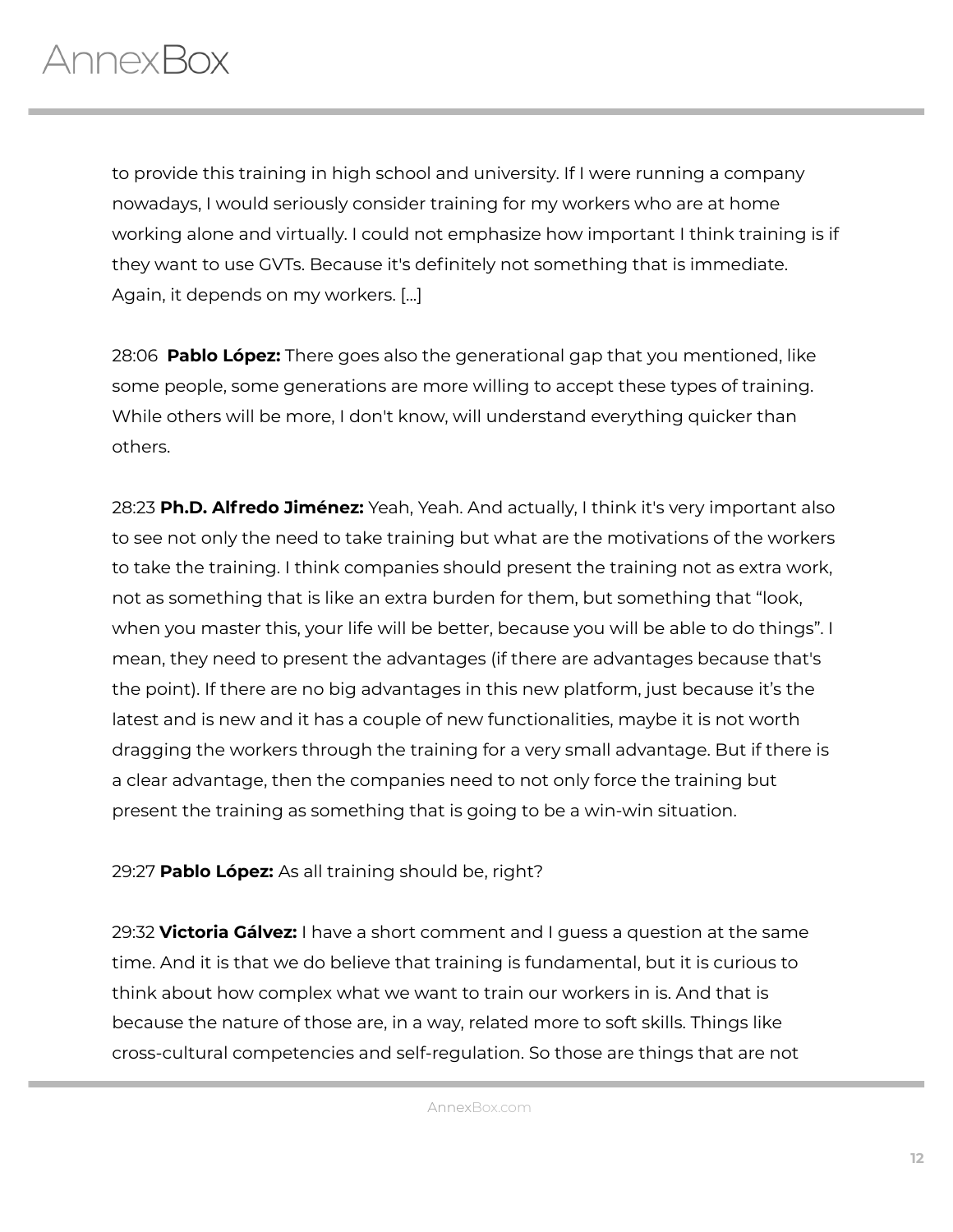

taught that easily. So I just wanted to get your insight on, you know, how to approach best those types of skills that we want to train our workers in.

30:14 **Ph.D. Alfredo Jiménez:** From the worker perspective or from the company perspective?

30:18 **Victoria Gálvez:** From the company, like, how would you design a training program?

30:22 **Ph.D. Alfredo Jiménez:** Design? Well, first I should know about the kind of workers I have. It is not the same if my company's full of millennials, in which the problem is that all the time they write emails but they are not understandable, or if I have a lot of 50-60 years olds in which their communication is very proper but they write an email once every month because they don't want or something like that. So first, the profile of the workers should be analyzed to see the reason why it's needed and then, of course, it is not the same depending on the product or on the sector. I would take probably the opposite path, I would not think about what training they need. I will try to see what is not working well, or what could work better. if I were well it's easy to say as a professor who is not really on the day-to-day operations of the company with a million responsibilities to consider, but if I were a consultant spending time in the company to see what to propose—

31:34 **Victoria Gálvez:** I'm sorry to interrupt. I think the meeting is about to end. I'm sorry. I don't know if you could connect again to the same link, please.

31:41 **Ph.D. Alfredo Jiménez:** Yes, sure. Yeah.

*Audio [Track 2]*

0:00 **Ph.D. Alfredo Jiménez:** But all the attendants were saying, "Yes, it's true. When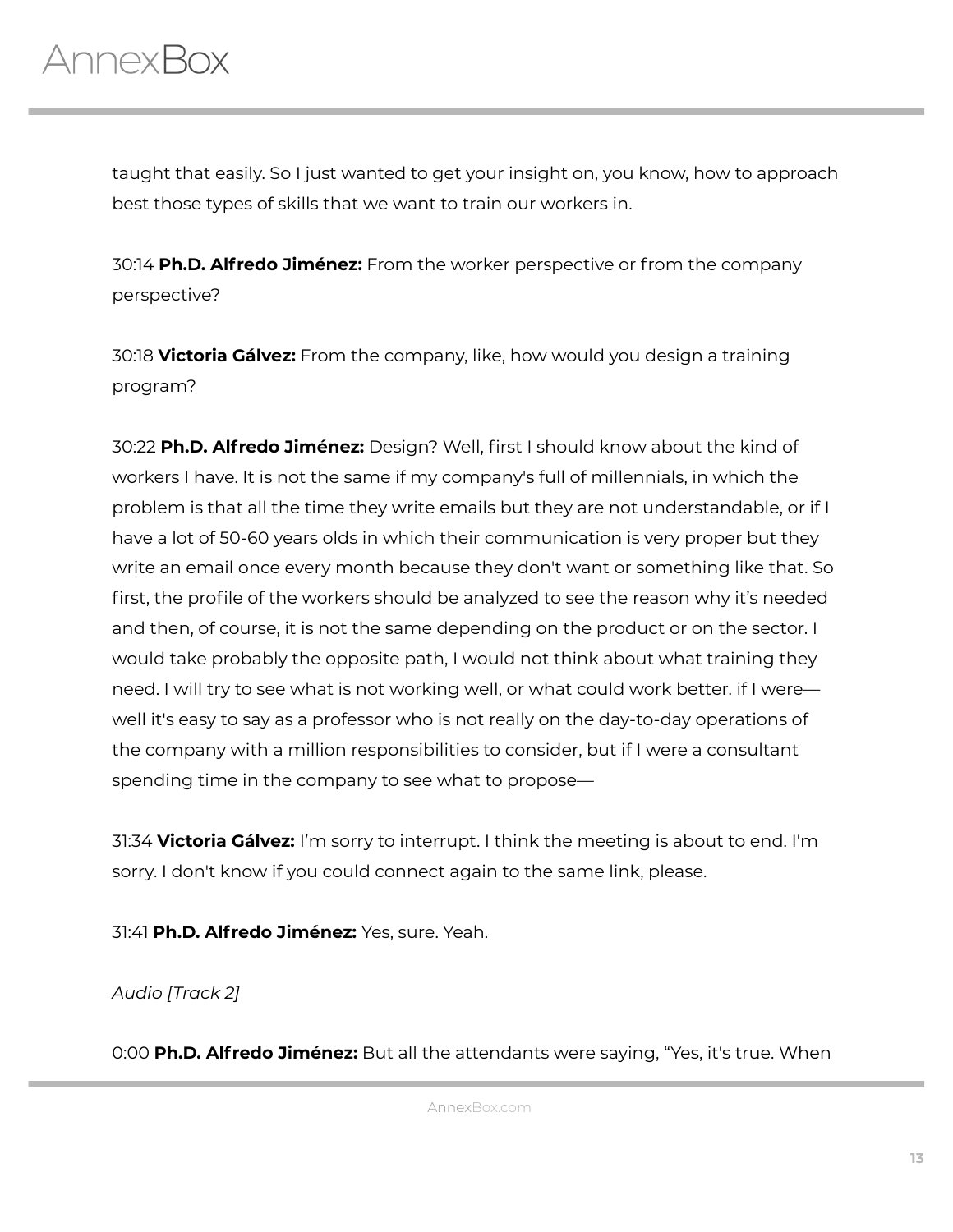they send an email, sometimes they sound so rude, so direct like they are ordering". And then my former student had to explain: "But that's because the translation is not perfect, they translate sometimes mechanically. Maybe in Japanese, this is in this way, but when you translate it directly in Portuguese it doesn't sound the same. Or here, we tend to be more formal and include more politeness formulas in the emails". If you ask people to get their opinion, many times you realize things that are not working. And actually, during that talk and by asking this question, they realized that they needed some cross-cultural training to understand Japanese culture because they didn't [understand it]. Many workers were expecting a kind of Brazilian nice way of managing the subsidiary, which obviously is not going to happen because quarters are going to— maybe the Japanese headquarters also should get some training on the Brazilian culture, to reduce the gap and establish the bridge. So basically asking them how can we make your work easier?

1:31 **Pablo López:** That's very interesting.

1:39 **Victoria Gálvez:** I think that also happens with this sense of authority and how that behavior related to it is like. In some cases, like, for example, the American workers, I think that they easily show their disagreement to their managers. And it's okay, like, everybody expects that. But maybe Latinos, we really, like, respect that hierarchy. I guess that could cause a cultural shock.

2:08 **Ph.D. Alfredo Jiménez:** In research, we call it "power distance". It is one of the classic cultural dimensions. And some cultures are very hierarchically oriented, and others are more "flat" in the sense that there is no better or worse, people are used to what they are used to. Cultural training is always good, especially in global virtual teams, is very much needed.

2:38 **Victoria Gálvez:** Very interesting. Thank you.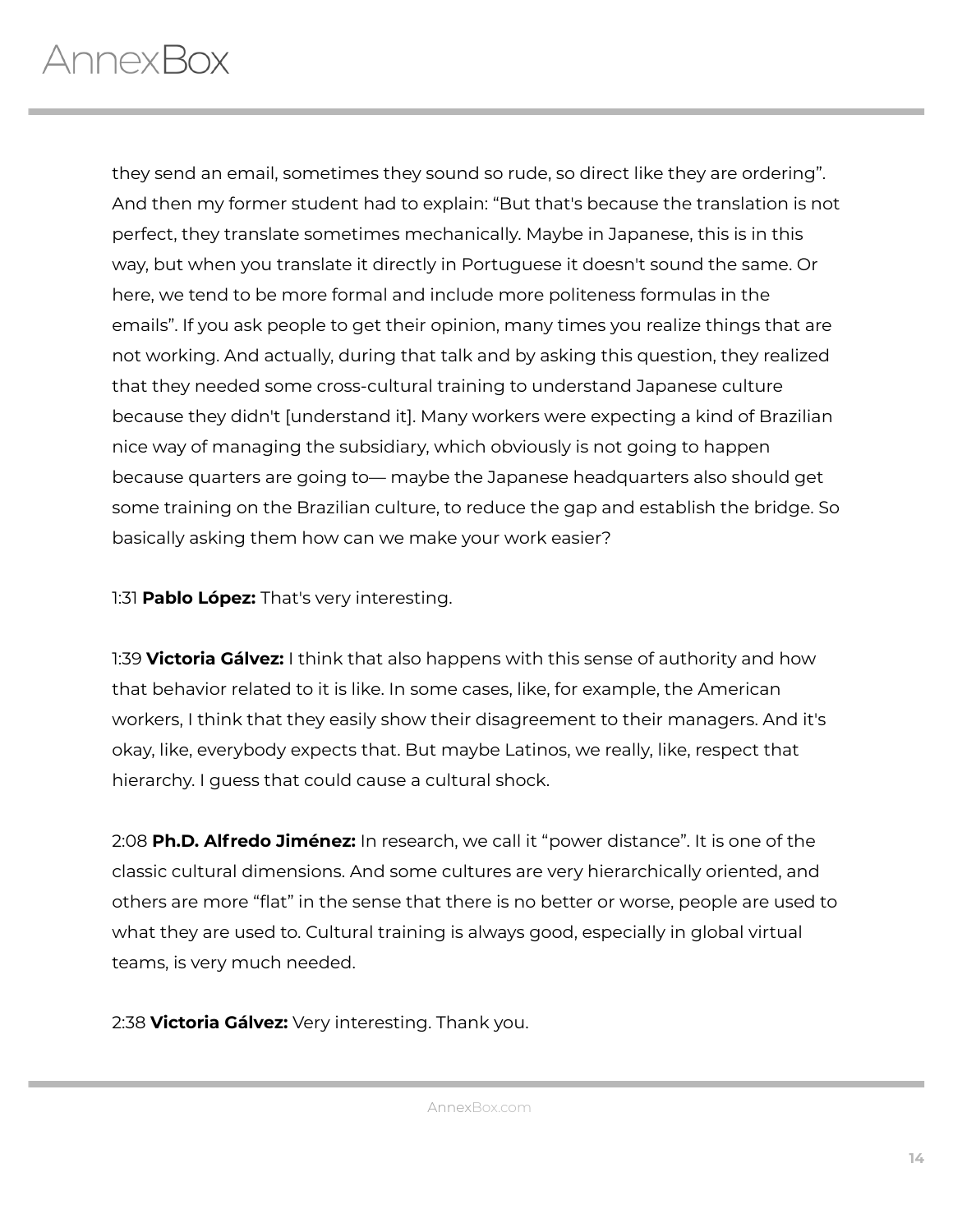2:40 **Pablo López:** Thank you, I think I think we have run out of time, we would like to respect your time. But thank you for your time here, for the information you have given to us, it's very important for us and it will be used as an important step to develop our company.

3:01 **Ph.D. Alfredo Jiménez:** If you want to enter other questions, it's fine. Since I already took some notes. I think there were two more questions. It's okay, we can take care of them.

3:14 **Flavia Cáceres:** Thank you so much.

3:15 **Pablo López:** All right. Thank you. So moving on to question five. In number five, we talked about how political and social factors can affect global virtual teams. Since every country, every continent has its own political and social approach. Some of these can affect global virtual teams, as it affects every team, like, every working team, right? So our question is: Would you suggest further research on the factors and distinguish one global virtual team from another and shift it towards unexplored topics? As we mentioned, like short-term global virtual teams and long-term ones, how are they differentiated? Like, if we should go further for a future classification of global virtual teams by name by field? Or what are your thoughts on this topic?

4:19 **Ph.D. Alfredo Jiménez:** This question was a bit difficult to reply to because making a classification of global virtual teams is not a bad idea per se. And in fact, years ago, doing classifications of different types of [inaudible 4:36] multinational, different types of leadership styles was very trending in research. Since then, I feel like research is less about classifications and more about causality, finding mechanisms to see how something increases or decreases something else or what are the reasons, the mediation, the motivations, why one factor affects another phenomenon in the company or in any other setting. But as you say, some differences such as short versus long term things, in the short term, probably you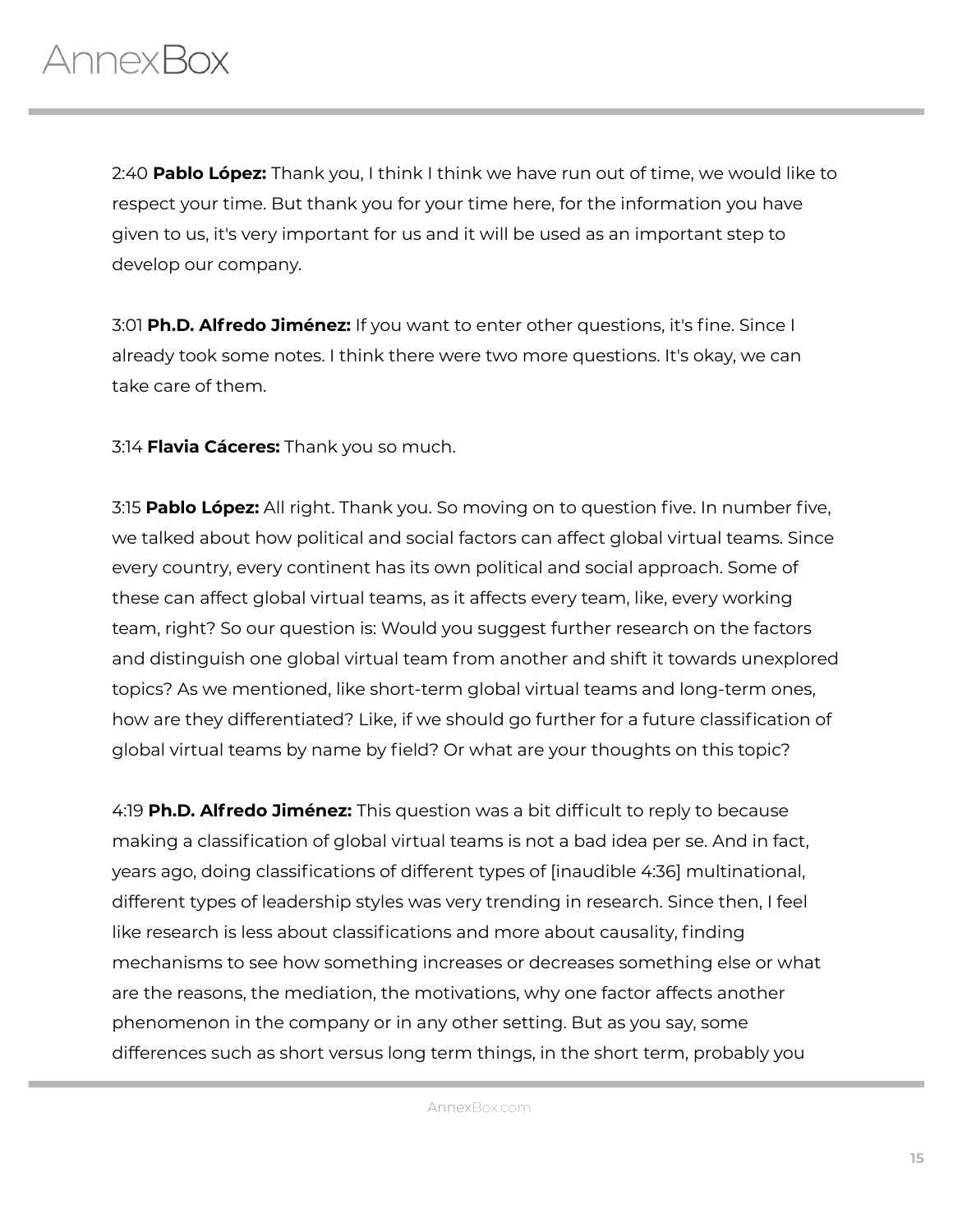need much more training in the beginning and in the long term you have already worked, they have experience and they need something different. Yes, it could be impressive. But again, it's for compatibility. I don't know how many companies have so many different types of teams that this would be interesting for them. It could be interesting for pure knowledge of the domain. But I don't think there are that many companies running so many global virtual teams with so many different characteristics that they might be interested but some specific characteristics such as short term vs long or others could be.

6:08 **Pablo López:** Because we were thinking more on this future classification as these global virtual teams are now the trend, everyone is a global virtual team right now. So we were thinking in these classifications, for a long term research for maybe one day come up with this kind of list of global virtual teams.

6:32 **Ph.D. Alfredo Jiménez:** Nowadays, I would say that, for example, if you want to publish an article in a journal, they will be more interested in explaining how the duration of the global virtual team affects its performance, for example than in the classification per se. It looks similar, but the focus is slightly different. They will be more interested in knowing why the short term works differently than long term, and how much different like showing how the relationship between how long the people have been working together and how affected the team is. Compared to just presenting the classification of there are teams like these, there are teams like that, because one explains more the causes and the consequences focusing more on duration, affecting performance, rather than, "Look, there is this classification. You have these, you have that", but there is no link for the consequence. I don't know if I'm explaining well, the difference in focus, one is the classification per se, the other one is what triggers something that is of interest to the company, such as performance or motivation of the workers.

7:59 **Victoria Gálvez:** I think because the first one kind of like, it only talks about the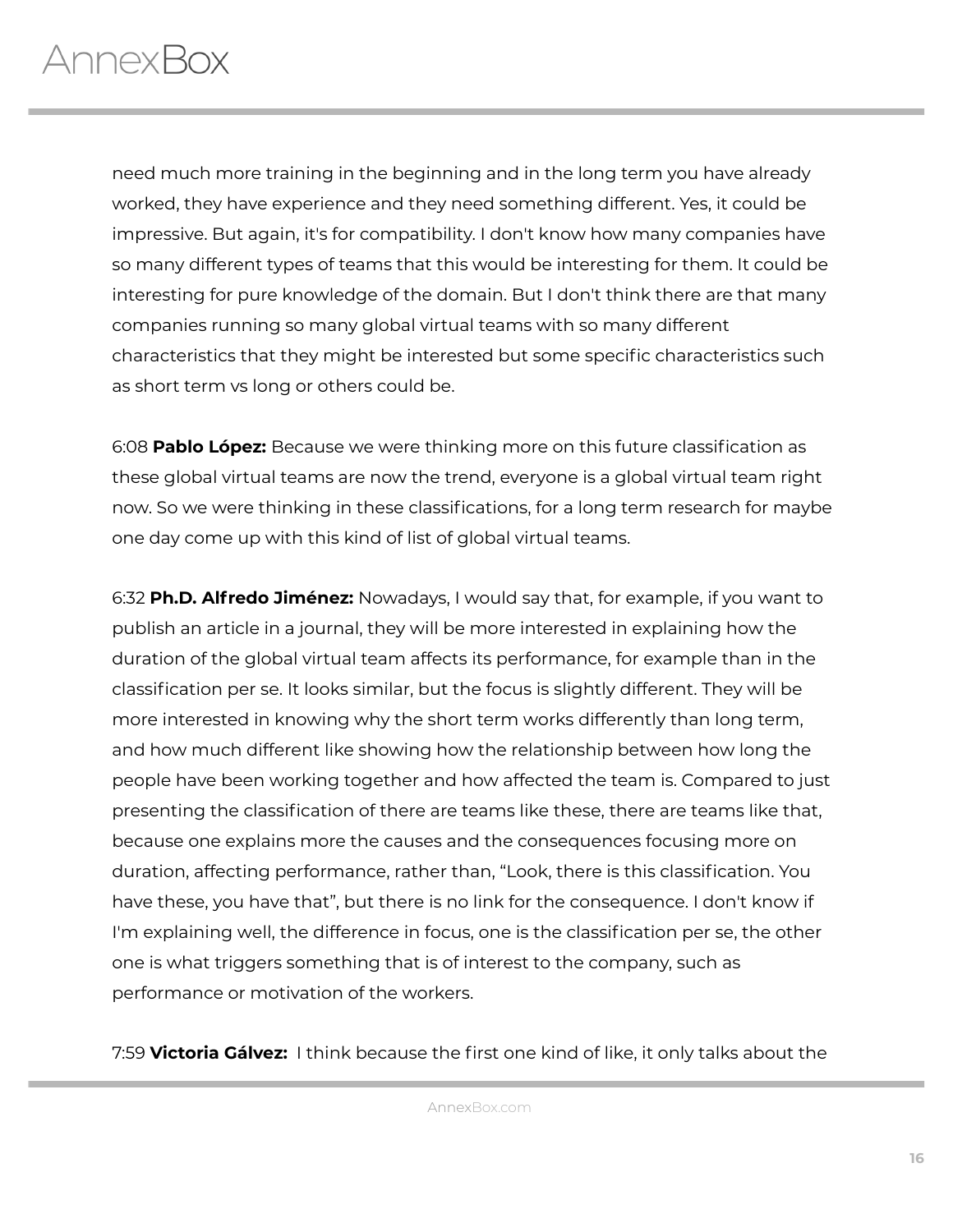nomenclature, like what name would you give them? Yeah, but the other one is more practical. What do you do with the types of?

8:11 **Pablo López:** Yeah, that's interesting. Let's go for the last question. Another part that was very interesting was the dimensions that you proposed, which were three, we were really interested in that. It is a topic that, in our opinion, should be more research on it. So, our question is, now that global virtual teams are more trending and there are more global virtual teams after you wrote your article, is there a new and more complex dimension apart from the ones that you proposed in the article?

9:02 **Ph.D. Alfredo Jiménez:** I would perhaps suggest, and we actually have a paper on this, the composition or the diversity of profiles, some backgrounds, in many senses in the experience in the training received, the personality, how open-minded, how much cross-cultural intelligence in the knowledge of technology, in the motivation, in their leadership styles or in their empathy or in the many psycho metrical dimensions, how is the composition or the diversity of the people making the team. Actually, if you are interested, in the same journal as the paper you read, we have another one in 2019 I think. Actually my co-author Vasyl Taras was the co-author in the paper [the article in discussion]. He's the leader of that one. If you search in the same journal, Article 2019 with Vasyl Taras as the first author, we are seven I also appear there. It is precisely about that. We measure how the diversity in the team are sometimes good consequences and sometimes bad consequences depending on what kind of diversity and for what kind of consequence, because it's not the same for the performance of the team, by performance we mean if the team does well the job it has to do or if it's for the motivation of the people in the team. Sometimes diversity is good for the performance of the team but sometimes is, at the same time, bad for the motivation. Or the other way around, it is very good for motivation and is very encouraging to work in the team but then the problems of the differences in the members can create problems for the final outcome that that income will provide. Anyway, in that article, we discuss how different parts of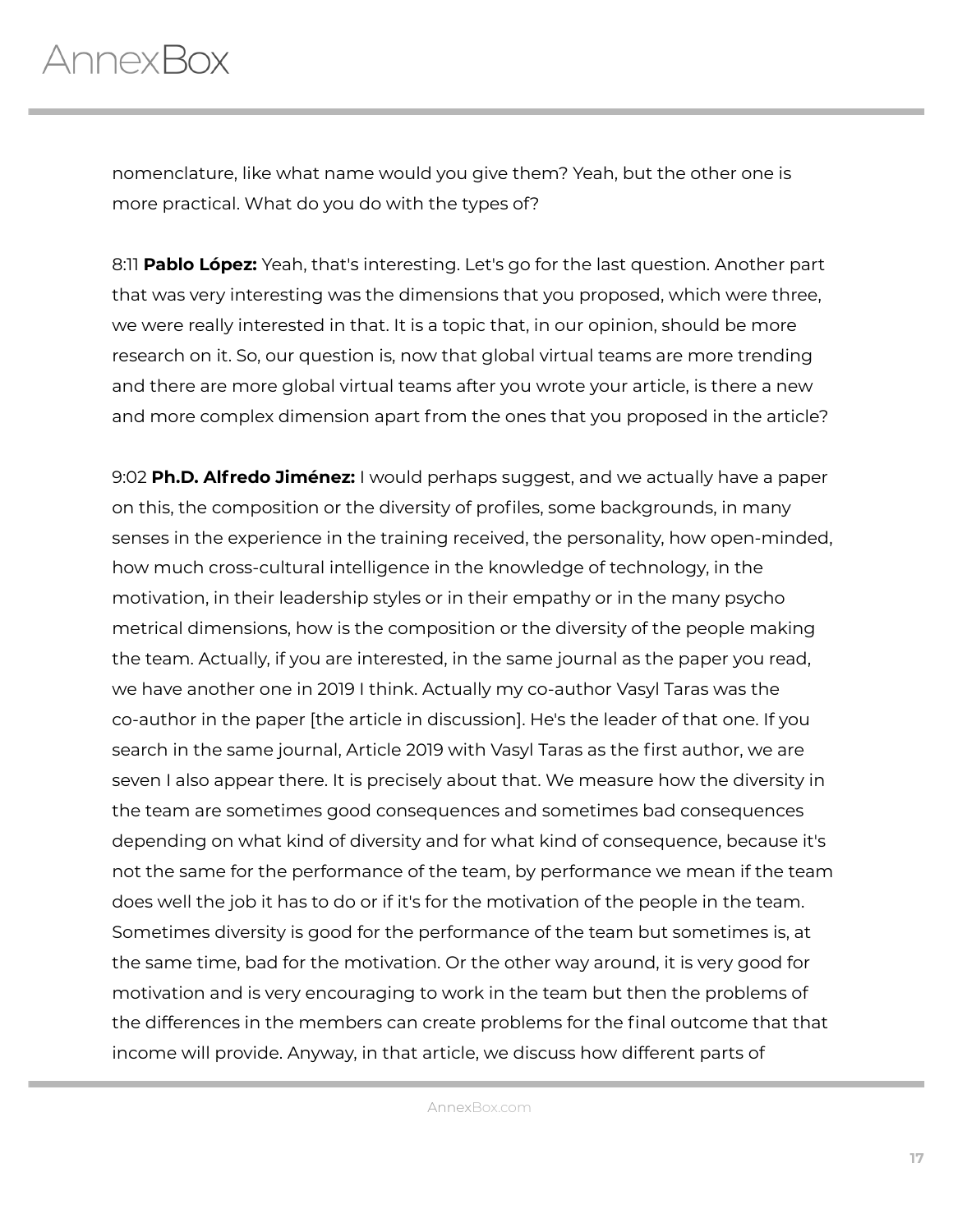diversity affect different types of outcomes from the global virtual teams. And nowadays, perhaps something that is a bit external to the global virtual team per se, but affected everybody, perhaps specific, what we would say time-variant situations, things that are because of now. For example, how much people were affected by the pandemic, by the lockdown, their levels of stress, the restrictions. Different countries have different restrictions, family issues. Maybe the person is not sick or sick, or maybe someone can work very well because he's single or in a couple, and somebody else has little kids who have to go to school or are suffering from sickness. Maybe working from home is very complicated because of these family restrictions. Maybe these two areas could be of interest, I would say.

12:08 **Pablo López:** Great. That's great. We will read now the article that you mentioned, we will study it more later. It seems to be a really good article. So thank you. Thank you for that. We didn't notice that part. We can wrap up our meeting.

12:28 **Pablo López:** Thank you for your time. Thank you for your time to be here.

12:35 **Ph.D. Alfredo Jiménez:** Okay. You're very welcome. Let me know how this goes in the future.

12:43 **Flavia Cáceres:** Yeah, of course.

12:45 **Pablo López:** If you need anything from a global virtual team, we're here because we're also one of them. So if you need to know something, maybe a study, maybe an interview, just reach us.

12:58 **Ph.D. Alfredo Jiménez:** Thank you. I'll take that into consideration. I will keep it in mind.

13:04 **Pablo López:** Okay, thank you very much again for your time.